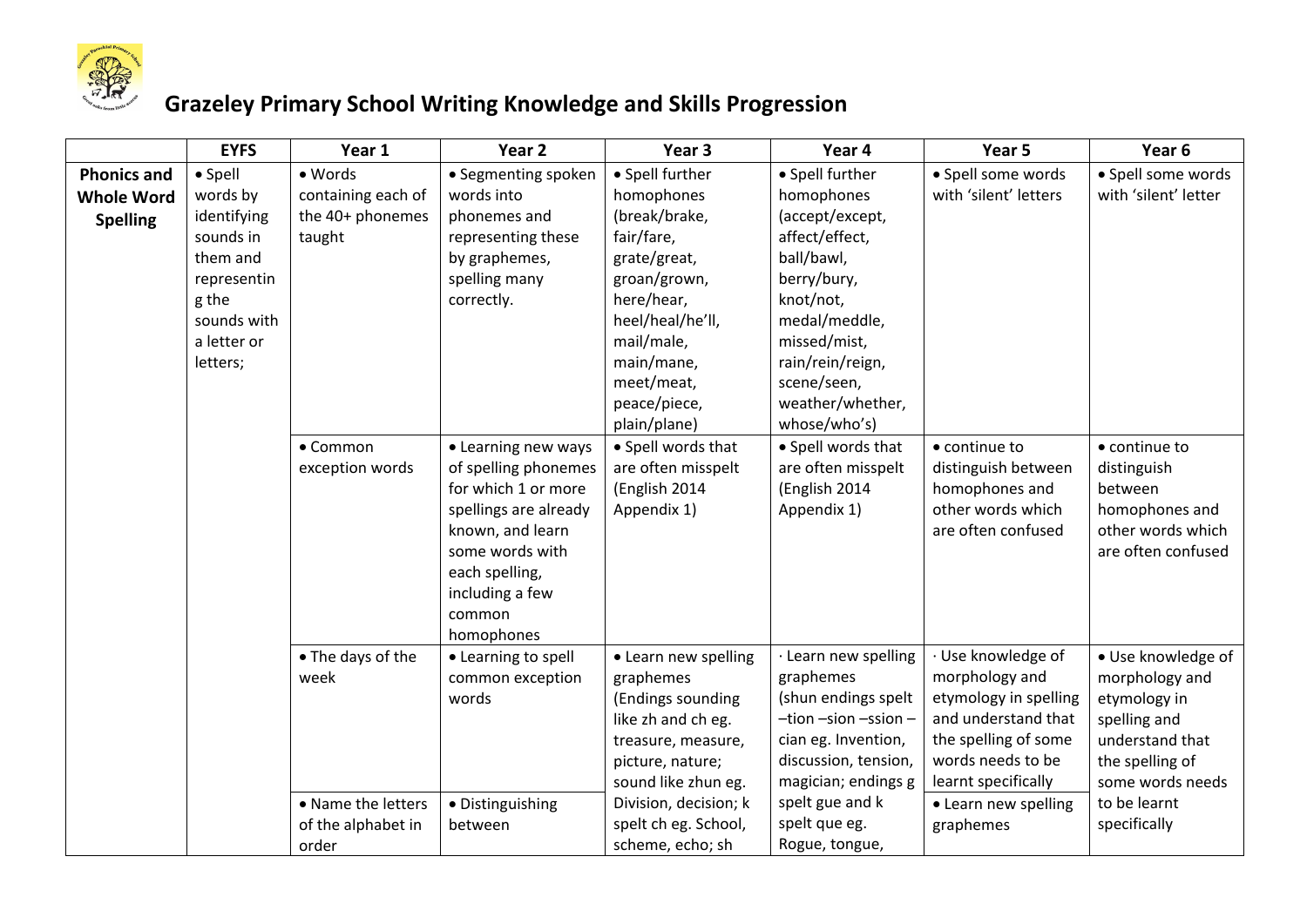|                     |             | • Using letter             | homophones and                         | words spelt ch eg.       | antique, unique; s       | (shush spelt -cious                  |                                    |
|---------------------|-------------|----------------------------|----------------------------------------|--------------------------|--------------------------|--------------------------------------|------------------------------------|
|                     |             | names to                   | near homophones                        | Chef, machine; u         | spelt sc eg. Science,    | or -tious eg. Vicious,               |                                    |
|                     |             | distinguish                |                                        | spelt ou eg. Young       | scene                    | delicious, ambitious,                |                                    |
|                     |             | between                    |                                        | touch double; ay         |                          | cautious; shil spelt                 |                                    |
|                     |             | alternative                |                                        | spelt ei eg. Eight,      |                          | cial or tial eg.                     |                                    |
|                     |             | spellings of the           |                                        | they;                    |                          | Official, partial; word              |                                    |
|                     |             | same sound                 |                                        |                          |                          | endins-ant-                          |                                    |
|                     |             |                            |                                        |                          |                          | ance/ancy -ent, -                    |                                    |
|                     |             |                            |                                        |                          |                          | ent/-ency eg.                        |                                    |
|                     |             |                            |                                        |                          |                          | Transparent/transpa                  |                                    |
|                     |             |                            |                                        |                          |                          | rency,                               |                                    |
|                     |             |                            |                                        |                          |                          | tolerant/tolerance;                  |                                    |
|                     |             |                            |                                        |                          |                          | words ending in $-$                  |                                    |
|                     |             |                            |                                        |                          |                          | able/ably & -ible/ibly               |                                    |
|                     |             |                            |                                        |                          |                          | e. adorable, possible,               |                                    |
|                     |             |                            |                                        |                          |                          | adorably possibly;                   |                                    |
|                     |             |                            |                                        |                          |                          | letter string ough eg                |                                    |
|                     |             |                            |                                        |                          |                          | bough, bought,                       |                                    |
|                     |             |                            |                                        |                          |                          | rough, through                       |                                    |
| <b>Prefixes and</b> | • Spell     | • Using the                | • Learning the                         | • Use further            | • Use further            | • Use further                        | • Use further                      |
| suffixes and        | words by    | spelling rule for          | possessive                             | prefixes (un- dis-       | prefixes (in- im- il-    | prefixes and suffixes                | prefixes and                       |
| other               | identifying | $adding - s$ or $-es$      | apostrophe                             | mis-re-pre-)             | i-r- sub- inter-         | and understand the                   | suffixes (Add                      |
| spelling            | sounds in   | as the plural              | (singular).                            | and suffixes (-ly and    | super- anti- auto-)      | guidance for adding                  | suffixes to vowel                  |
| strategies          | them and    | marker for nouns           |                                        | understand how to        | and suffixes (-ation,    | them.                                | letters ending in -                |
|                     | representin | and the third              |                                        | add them.                | -ous) and                |                                      | ere g. referring,                  |
|                     | g the       | person singular            |                                        |                          | understand how to        |                                      | preference,                        |
|                     | sounds with | marker for verbs.          |                                        |                          | add them.                |                                      | preferred, and                     |
|                     | a letter or |                            |                                        |                          |                          |                                      | understand the                     |
|                     | letters;    |                            |                                        |                          |                          |                                      | guidance for                       |
|                     |             | • Using the prefix         |                                        | • Place the              | • Place the              | · Use dictionaries to                | adding them.<br>• Use dictionaries |
|                     |             |                            | • Learning to spell<br>more words with |                          |                          |                                      | to check the                       |
|                     |             | un-to change<br>meaning of | contracted forms.                      | possessive<br>apostrophe | possessive<br>apostrophe | check the spelling<br>and meaning of | spelling and                       |
|                     |             | adjectives/adverbs         |                                        | accurately in words      | accurately in words      | words.                               | meaning of words.                  |
|                     |             |                            |                                        | with regular plurals     | with regular plurals     |                                      |                                    |
|                     |             |                            |                                        | and in words with        | and in words with        |                                      |                                    |
|                     |             |                            |                                        | irregular plurals.       | irregular plurals.       |                                      |                                    |
|                     |             |                            |                                        |                          |                          |                                      |                                    |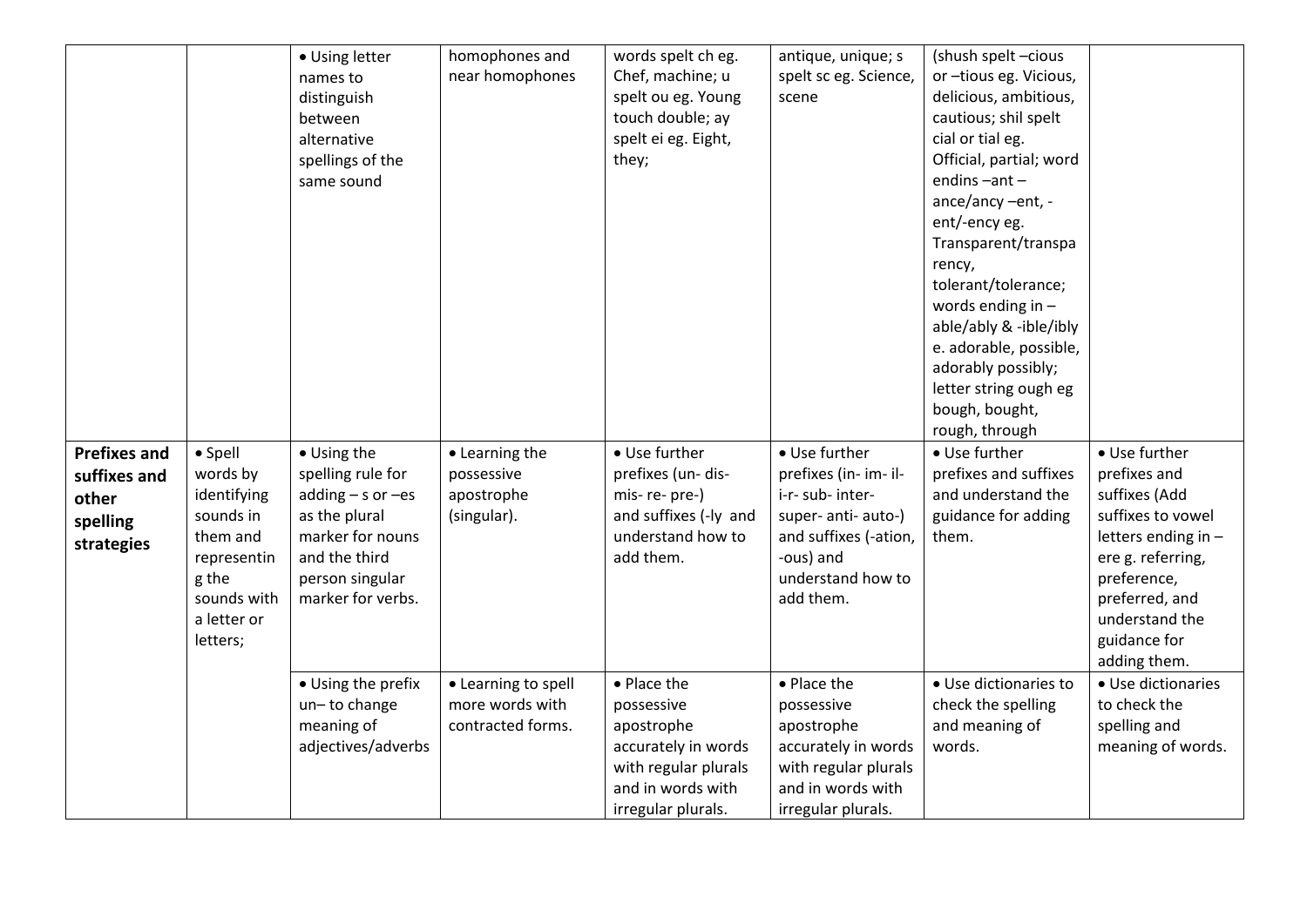|                    |                                                                                                                                                                                                                                                                            | • Using -ing, -ed,<br>- er and -est<br>where no change<br>is needed in the<br>spelling of root<br>words.<br>• Apply simple<br>spelling rules.                                                                                                              | • Add suffixes to<br>spell longer words,<br>including $-$ ment, $-$<br>ness, - ful, -less, -ly.<br>• Apply spelling<br>rules.                                                                                                                                     | • Use the first 2 or 3<br>letters of a word to<br>check its spelling in a<br>dictionary | • Use the first 2 or<br>3 letters of a word<br>to check its spelling<br>in a dictionary                                                                                                                                                                                      | • Use the first 3 or 4<br>letters of a word to<br>check spelling,<br>meaning or both of<br>these in a dictionary                             | • Use the first 3 or<br>4 letters of a word<br>to check spelling,<br>meaning or both of<br>these in a<br>dictionary                                                                                                                     |
|--------------------|----------------------------------------------------------------------------------------------------------------------------------------------------------------------------------------------------------------------------------------------------------------------------|------------------------------------------------------------------------------------------------------------------------------------------------------------------------------------------------------------------------------------------------------------|-------------------------------------------------------------------------------------------------------------------------------------------------------------------------------------------------------------------------------------------------------------------|-----------------------------------------------------------------------------------------|------------------------------------------------------------------------------------------------------------------------------------------------------------------------------------------------------------------------------------------------------------------------------|----------------------------------------------------------------------------------------------------------------------------------------------|-----------------------------------------------------------------------------------------------------------------------------------------------------------------------------------------------------------------------------------------|
| <b>Punctuation</b> | • Express<br>their ideas<br>and feelings<br>about their<br>experiences<br>using full<br>sentences,<br>including<br>use of past,<br>present and<br>future<br>tenses and<br>making use<br>of<br>conjunction<br>s, with<br>modelling<br>and support<br>from their<br>teacher. | • Beginning to<br>punctuate<br>sentences using a<br>capital letter and a<br>full stop, question<br>mark or<br>exclamation mark.<br>• Using a capital<br>letter for names of<br>people, places, the<br>days of the week,<br>and the personal<br>pronoun 'l' | • Learning how to<br>use both familiar and<br>new punctuation<br>correctly, including<br>full stops, capital<br>letters, exclamation<br>marks, question<br>marks, commas for<br>lists and apostrophes<br>for contracted forms<br>and the possessive<br>(singular) | • Using and<br>punctuating direct<br>speech (i.e. Inverted<br>commas)                   | • Using commas<br>after fronted<br>adverbials<br>indicating<br>possession by using<br>the possessive<br>apostrophe with<br>singular and plural<br>nouns. . Using and<br>punctuating direct<br>speech (including<br>punctuation within<br>and surrounding<br>inverted commas) | • Using commas to<br>clarify meaning or<br>avoid ambiguity in<br>writing . Using<br>brackets, dashes or<br>commas to indicate<br>parenthesis | • Using hyphens to<br>avoid ambiguity. •<br>Using semicolons,<br>colons or dashes to<br>mark boundaries<br>between<br>independent<br>clauses. . Using a<br>colon to introduce<br>a list. • punctuating<br>bullet points<br>consistently |
| Grammar            | • Express<br>their ideas<br>and feelings<br>about their<br>experiences<br>using full<br>sentences,<br>including<br>use of past,<br>present and<br>future                                                                                                                   | · To combine<br>words to make<br>sentences,<br>including using<br>'and'                                                                                                                                                                                    | • To combine words<br>to make sentences,<br>including using 'and'<br>but, so                                                                                                                                                                                      | • Using the present<br>perfect form of verbs<br>in contrast to the<br>past tense.       | · Using fronted<br>adverbials.                                                                                                                                                                                                                                               | • Using the perfect<br>form of verbs to<br>mark relationships of<br>time and cause                                                           | • Recognising<br>vocabulary and<br>structures that are<br>appropriate for<br>formal speech and<br>writing, including<br>subjunctive forms<br>using passive verbs<br>to affect the<br>presentation of                                    |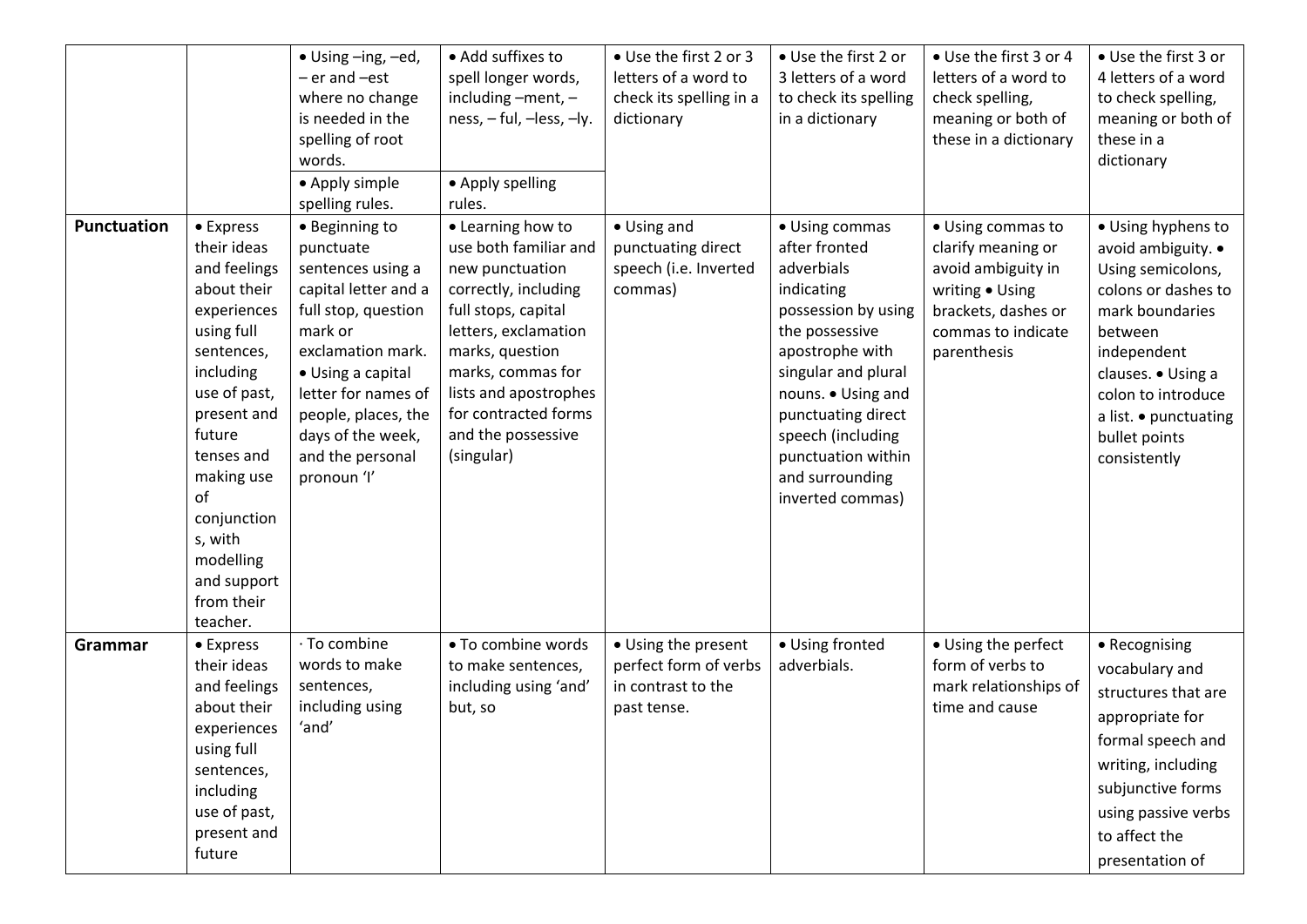| tenses and<br>making use                                                           |                                                                          |                                                                           |                                                                                                                                                                  |                                                                                                                                                                  |                                                                                                                                     | information in a<br>sentence.                                                                 |
|------------------------------------------------------------------------------------|--------------------------------------------------------------------------|---------------------------------------------------------------------------|------------------------------------------------------------------------------------------------------------------------------------------------------------------|------------------------------------------------------------------------------------------------------------------------------------------------------------------|-------------------------------------------------------------------------------------------------------------------------------------|-----------------------------------------------------------------------------------------------|
| of<br>conjunction<br>s, with<br>modelling<br>and support<br>from their<br>teacher. | • Demarcation (.!<br>?) capital letters<br>for names and<br>pronoun 'l') | • Demarcation (. ! ?)<br>capital letters for<br>names and pronoun<br>'l') | • Form nouns using<br>prefixes (super-,<br>anti-).                                                                                                               | • Difference<br>between plural and<br>possesive -s                                                                                                               | • Using relative<br>clauses beginning<br>with who, which,<br>where, when,<br>whose, that or with<br>an implied relative<br>pronoun. | • Using the perfect<br>form of verbs to<br>mark relationships<br>of time and cause.           |
|                                                                                    | · Joining words<br>and joining clauses<br>using "and"                    | • Using expanded<br>noun phrases to<br>describe and specify               | • Use the correct<br>form of 'a' or 'an'.                                                                                                                        | • Use standard<br>English verb<br>inflections (I did vs<br>I done).                                                                                              | • Converting nouns<br>or adjectives into<br>verbs/ verb prefixes.                                                                   | · Differences in<br>informal and<br>formal language<br>synonyms &<br>Antonyms.                |
|                                                                                    |                                                                          |                                                                           | • Understand word<br>families based on<br>common words<br>(solve, solution,<br>dissolve, insoluble)                                                              | • Use appropriate<br>choice of pronoun<br>or noun to create<br>cohesion                                                                                          | • Using devices to<br>build cohesion,<br>including adverbials<br>of time, place and<br>number                                       | • Use further<br>cohesive devices<br>such as<br>grammatical<br>connections and<br>adverbials. |
|                                                                                    |                                                                          |                                                                           | • Extending the<br>range of sentences<br>with more than one<br>clause by using a<br>wider range of<br>conjunctions,<br>including when, if,<br>because, although. | • Extending the<br>range of sentences<br>with more than<br>one clause by using<br>a wider range of<br>conjunctions,<br>including when, if,<br>because, although. | • Use a thesaurus to<br>enrich vocabulary<br>choices.                                                                               | • Use of ellipsis                                                                             |
|                                                                                    |                                                                          |                                                                           | • Choosing nouns or<br>pronouns<br>appropriately for<br>clarity and cohesion<br>and to avoid<br>repetition.                                                      | • Choosing nouns<br>or pronouns<br>appropriately for<br>clarity and<br>cohesion and to<br>avoid repetition                                                       | • Use expanded<br>noun phrases to<br>convey complicated<br>information<br>concisely.                                                | • Use a thesaurus<br>to enrich<br>vocabulary choices.                                         |
|                                                                                    |                                                                          |                                                                           | · Use extended noun<br>phrases.                                                                                                                                  | • Use extended<br>noun phrases,                                                                                                                                  | Using modal verbs<br>or adverbs to                                                                                                  | · Use expanded<br>noun phrases to<br>convey                                                   |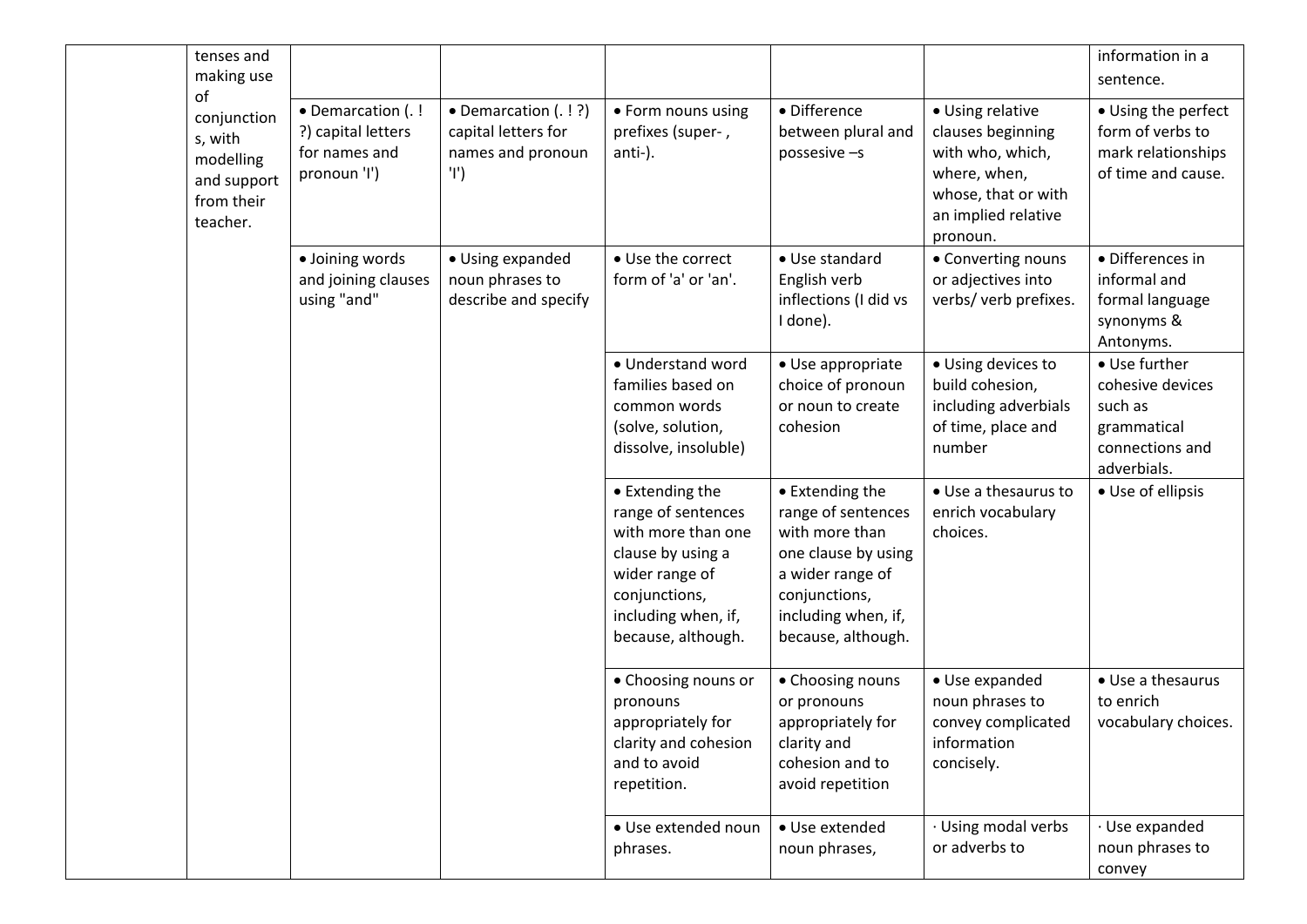|                      |             |                      |                         |                         | including with      | indicate degrees of    | complicated          |
|----------------------|-------------|----------------------|-------------------------|-------------------------|---------------------|------------------------|----------------------|
|                      |             |                      |                         |                         | prepositions        | possibility            | information          |
|                      |             |                      |                         |                         |                     |                        | concisely.           |
|                      |             |                      |                         | • Understand clause     |                     |                        | • Using modal        |
|                      |             |                      |                         | and subordinate         |                     |                        | verbs or adverbs to  |
|                      |             |                      |                         | clause.                 |                     |                        | indicate degrees of  |
|                      |             |                      |                         |                         |                     |                        | possibility.         |
| Grammar              | · letter,   | • Letter, capital    | · Noun, noun            | · Adverb,               | · Determiner,       | · Modal verb,          | · Subject, object,   |
| <b>Terminology</b>   | word,       | letter, word,        | phrase, statement,      | preposition             | pronoun,            | relative pronoun,      | active, passive,     |
|                      | sentence    | singular, plural,    | question,               | conjunction, word       | possessive          | relative clause,       | synonym,             |
|                      |             | sentence             | exclamation,            | family, prefix, clause, | pronoun, adverbial  | parenthesis, bracket,  | antonym, ellipsis,   |
|                      |             | punctuation, full    | command,                | subordinate clause,     |                     | dash, cohesion,        | hyphen, colon,       |
|                      |             | stop, question       | compound,               | direct speech,          |                     | ambiguity              | semi-colon, bullet   |
|                      |             | mark, exclamation    | adjective, verb, suffix | consonant,              |                     |                        | points               |
|                      |             | mark                 | adverb tense (past,     | consonant letter        |                     |                        |                      |
|                      |             |                      | present),               | vowel, vowel letter,    |                     |                        |                      |
|                      |             |                      | apostrophe, comma       | inverted commas (or     |                     |                        |                      |
|                      |             |                      |                         | 'speech marks')         |                     |                        |                      |
| <b>Transcription</b> | • Write     | • Write simple       | · Write simple          | • Write from            | • Write from        |                        |                      |
|                      | recognisabl | sentences dictated   | sentences dictated      | memory simple           | memory simple       |                        |                      |
|                      | e letters,  | by the teacher       | by the teacher that     | sentences, dictated     | sentences, dictated |                        |                      |
|                      | most of     | that include words   | include words using     | by the teacher, that    | by the teacher,     |                        |                      |
|                      | which are   | using the GPCs and   | the GPCs, common        | include words and       | that include words  |                        |                      |
|                      | correctly   | common               | exception words and     | punctuation taught      | and punctuation     |                        |                      |
|                      | formed      | exception words      | punctuation taught      | so far.                 | taught so far.      |                        |                      |
|                      |             | taught so far        | so far                  |                         |                     |                        |                      |
| <b>Handwriting</b>   | • Write     | • Sit correctly at a | • Form lower-case       | • Use the diagonal      | • Use the diagonal  | • Choosing which       | • Choosing which     |
|                      | recognisabl | table, holding a     | letters of the correct  | and horizontal          | and horizontal      | shape of a letter to   | shape of a letter to |
| presentation         | e letters,  | pencil comfortably   | size relative to one    | strokes that are        | strokes that are    | use when given         | use when given       |
|                      | most of     | and correctly        | another.                | needed to join          | needed to join      | choices and deciding   | choices and          |
|                      | which are   | begin to form        |                         | letters and             | letters and         | whether or not to      | deciding whether     |
|                      | correctly   | lower-case letters   |                         | understand which        | understand which    | join specific letters. | or not to join       |
|                      | formed      | in the correct       |                         | letters, when           | letters, when       |                        | specific letters.    |
|                      |             | direction, starting  |                         | adjacent to one         | adjacent to one     |                        |                      |
|                      |             | and finishing in the |                         | another, are best left  | another, are best   |                        |                      |
|                      |             | right place.         |                         | unjoined                | left un-joined.     |                        |                      |